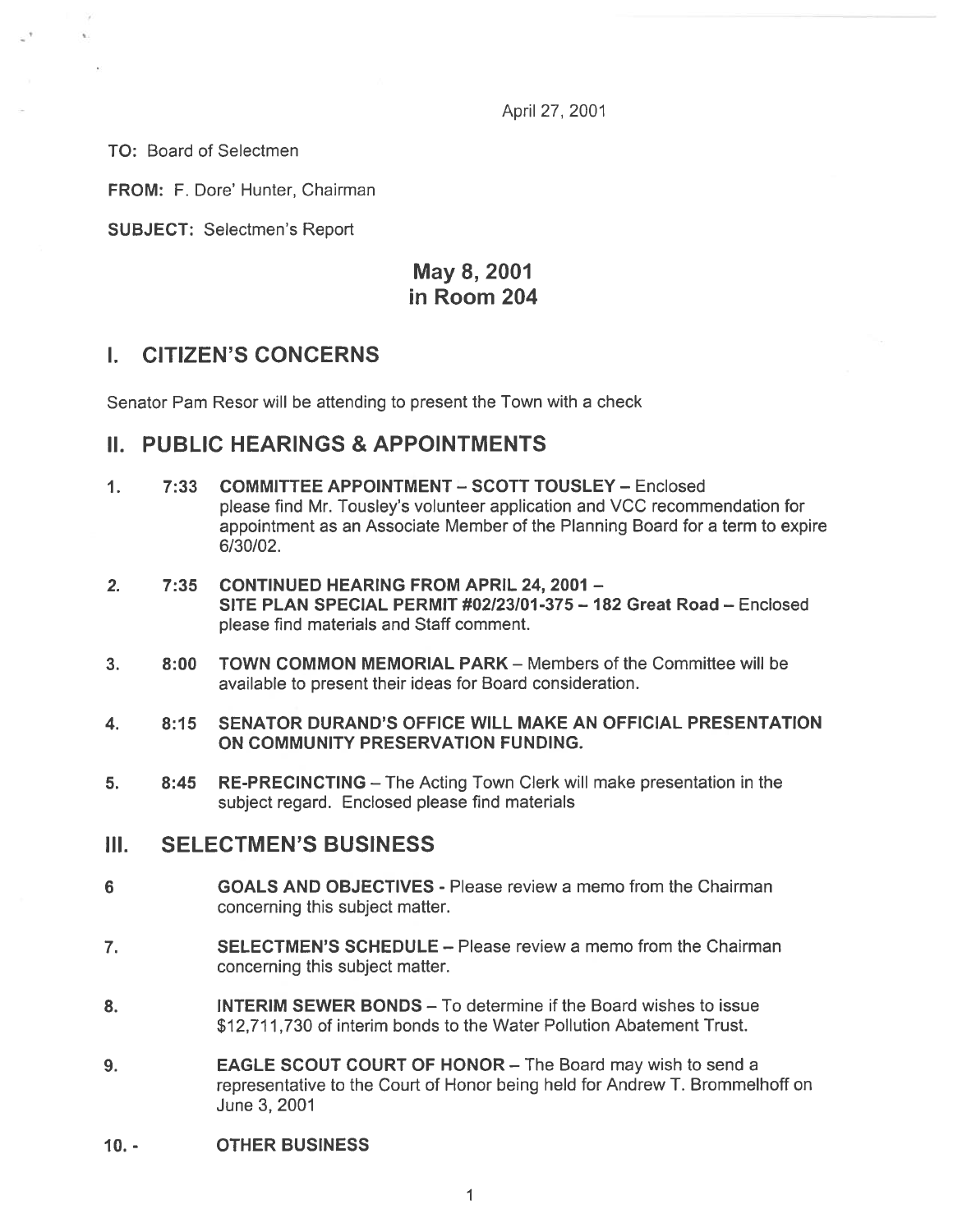## IV CONSENT AGENDA

11. ACCEPT GIFT – Enclosed please find two requests from the Citizens Library for acceptance of contributions and "In memory of Phyllis Span" for Board action.

12. ACCEPT GIFT — Mr. John Feely and Ms. Doris Ricci have sent <sup>a</sup> check for \$100.00 in appreciation of the work the Emergency Management staff does for the community for acceptance by the Board.

### V. TOWN MANAGER'S REPORT

13. CURRENT FISCAL YEAR BUDGET STATUS REPORT - The Manager will report on the status of this year's budget.

### VI EXECUTIVE SESSION

### 14. AN EXECUTIVE SESSION WILL BE REQUIRED FOR A STATUS REPORT ON LABOR NEGOTIATIONS

#### ADDITIONAL INFORMATION

Enclosed please find additional correspondence that is strictly informational and requires no Board action.

#### FUTURE AGENDAS

To facilitate scheduling for interested parties, the following items are scheduled for discussion on future agendas. This IS NOT <sup>a</sup> complete Agenda.

May 22 -Com. Vic. - Julie's Place - EDC- Hanscom Field update - Planning Board - Fiscal Impact Study Group Presentation June 5 June 19

#### GOALS 2000-2001

- 1. To obtain facilities plan and bring to Fall Town Meeting. (Dote')
- 2. Determine future of Vallencourt House <sup>17</sup> Woodbury Lane. (Herman)
- 3. Revisit the <sup>2020</sup> process and review make-up and consider expand or reduce the membership. (Peter)
- 4. Provide looking at salary levels in the organization, include liaison with Personnel Board (Trey /Peter)
- 5. Review Board of Health duties to expand its role so it becomes <sup>a</sup> mote visible department. (Pam)
- 6. Formulate charge and suggested membership list for a "Long Range Planning Committee" (Ashton):

#### FY 2000 GOALS carried forward

- 7. Develop <sup>a</sup> comprehensive Beavet Nuisance policy (Pam)
- 8. Work with the Planning Board to implement the goals, objectives and strategies of the Master Plan update (Peter/Trey)

revised 9/26/00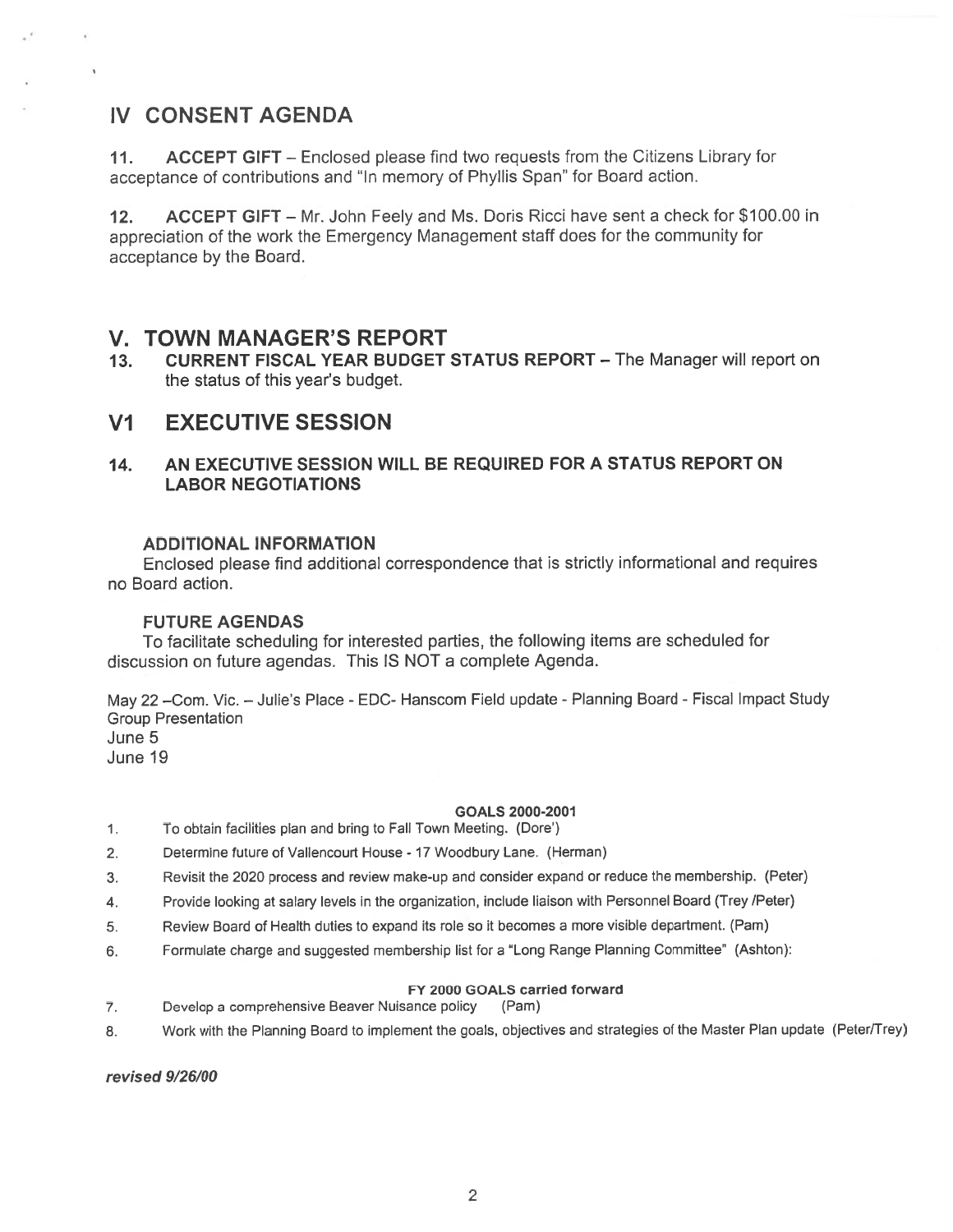### SELECTMEN'S MINUTES May 8, 2001

Present: Peter Ashton, Trey Shupert, F. Dore' Hunter, Walter Foster, Town Manager and Assistant were present. Ms. Harting-Barrat was absent. The Meeting was televised.

## CITIZEN'S CONCERNS

None Noted

## PUBLIC HEARINGS & APPOINTMENTS

Committee Appointment — Scott Tousley as Associate Member of the Planning Board. The Board interviewed Mr. Tousley. TREY SHUPERT — Moved to appoint Mr. Tousley as an Associate Member of the Planning Board with <sup>a</sup> term to expire 6/30/02. No second. Motion fails — It was noted that we had several candidates to interview before they can make their appointment as they have others in the <sup>p</sup>ipeline for this position.

Site Plan Special Permit - 02/23/01-375 - 182 GREAT ROAD - Auto car care center and 10 seat Restaurant. Robert Moran is planning on changes to the Files Equipment site. It was in the pas<sup>t</sup> <sup>a</sup> heavy duty equipment sales and service business. They will remove the existing building and replace it with <sup>a</sup> new building. They will be installing devices and equipment that deal with storm water. He will let the Board determine whether they will be required to build <sup>a</sup> side walk or donate \$2,500 to the Rail Trails or sidewalks in other parts of Town. The applicant is willing to discuss <sup>a</sup> traffic study or in lieu of the study he has offered \$2,500 if they want the study or donate the amount to Rail to Trail project will be the Board's choice. Dore' wanted to have the car storage area noted on the <sup>p</sup>lan. Walter asked if engineering comments <sup>12</sup> and 13 noting that the applicant notes that it is not in <sup>a</sup> critical area. He also questioned the berm. They noted that it will not be useful here due to the elevations and they do not feel it is needed so they did not include. They have done drainage calculations that the catch basin can take the propose<sup>d</sup> flow with out it going off the pavement. TREY SHUPERT — Moved to take under advisement — WALTER FOSTER — Second. UNANIMOUS VOTE

Town Common Memorial Park — The committee made <sup>a</sup> presentation to the board. They are asking for the Board's suppor<sup>t</sup> in developing the park. They want <sup>a</sup> preliminary approva<sup>l</sup> so that they can move forward. Peter asked whether they had contact with HDC regarding this. Oscar Kress said they have met with them and will work it out with HDC. Peter asked that the town staff be involved in this process. Trey cautioned that they include HDC and ge<sup>t</sup> necessary approvals and come back to the Board.

Secty Duran's Office - Presentation on Community Preservation - Jamie Hellen outlined Build out and Analysis, the Guide Book of Executive 413 Community Development Planning and Community Preservation Act.

He noted we should be thinking out of our immediate area with regard to growth. They have done <sup>20</sup> summits and outreaches and Super Summits to discuss growth. They have been presenting these build outs to all communities. They have asked what

I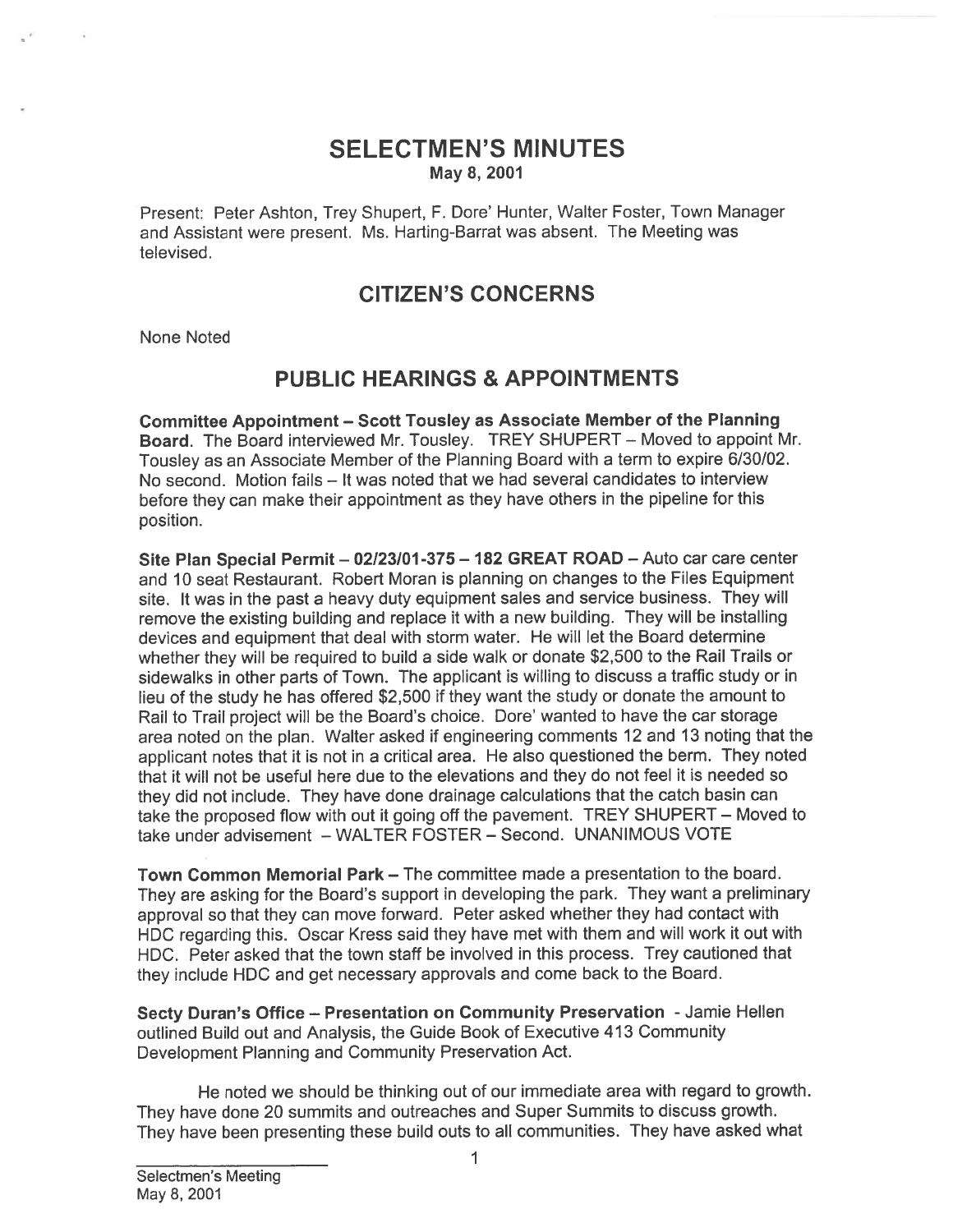do we want to preserve and what do we want to change. He said the real reason they are here tonight is to talk about development and Executive Order 413, which will allow access to \$30,000 to Community planning services. These monies could go toward <sup>p</sup>lanning efforts already done in the past. The Act requires local adoption and establishes up to 3% surcharge and requires 10% of the monies to be spend on each of the three categories. The annual State match available this year will be \$26,000,000.

Lori Connors — Discussed the MAPC Build out analysis process- They only take into account vacant land build-outs. They do not take into account <sup>a</sup> time frame because of changes in commercial and housing. It is <sup>a</sup> snap shot if every thing remains the same. They have updated maps with Planning to be sure they address them correctly and to discuss mix uses.

She explained the Maps. Map 1 shows vacant land as white which are vacant lands and are considered developable. The colored shows developed. It shows sub division and town owned lands and permanently un-developable. Map 2 is <sup>a</sup> mirror of 1 and shows different development uses. Map 3 is <sup>a</sup> simplified version of Maps 1 & 2. showing developing land and permanently protected and already developed land. The brochures list the bottom line. The have concluded that there are 996 new dwelling units that could be developed. They further developed data which said 2,528 people would live here and an additional 542 students could live in those units. Commercial square footage of space was assumed approx. 92800 sq. could be developed. She noted the information and how it could be used. do we want to preserve and what do we want to ore a here tonight is to talk about development and planning errots and 30,000 to Community planning errots and policies and planning errots already done in the past. The Accou

Chairman Ashton asked for clarification on how the \$30,000 could be used. He responded that they could use it for GIS services and they are mentioned they will be in the guidebook. Acton is ahead of the game in our planning. Peter noted some of the major discrepancies in their figures. He noted the student population figures as one figure that is not correct. He was concerned that in fill had not been addressed.

Matt Liebman asked about the \$30,000 being used to develop maps. They noted that they could use it for map development. Matt suggested that they apply for the \$30,000 to assist the open space land project which needs this type of maps. He also spoke about in-fill. He asked about the amount of monies. They replied \$26,000,000 this year, but cannot guarantee the amounts.

Re-Precincting — The Acting Town Clerk asked that the Board adopt the Redistricting Plan. This plan adds one more precinct that is required because of the Town's new census numbers. DORE' HUNTER — Moved to approve the plan as presented. TREY SHUPERT — Second. UNANIMOUS VOTE

## SELECTMEN'S BUSINESS

Goals and Objectives — All agreed with the Goals and Objectives as developed by Peter.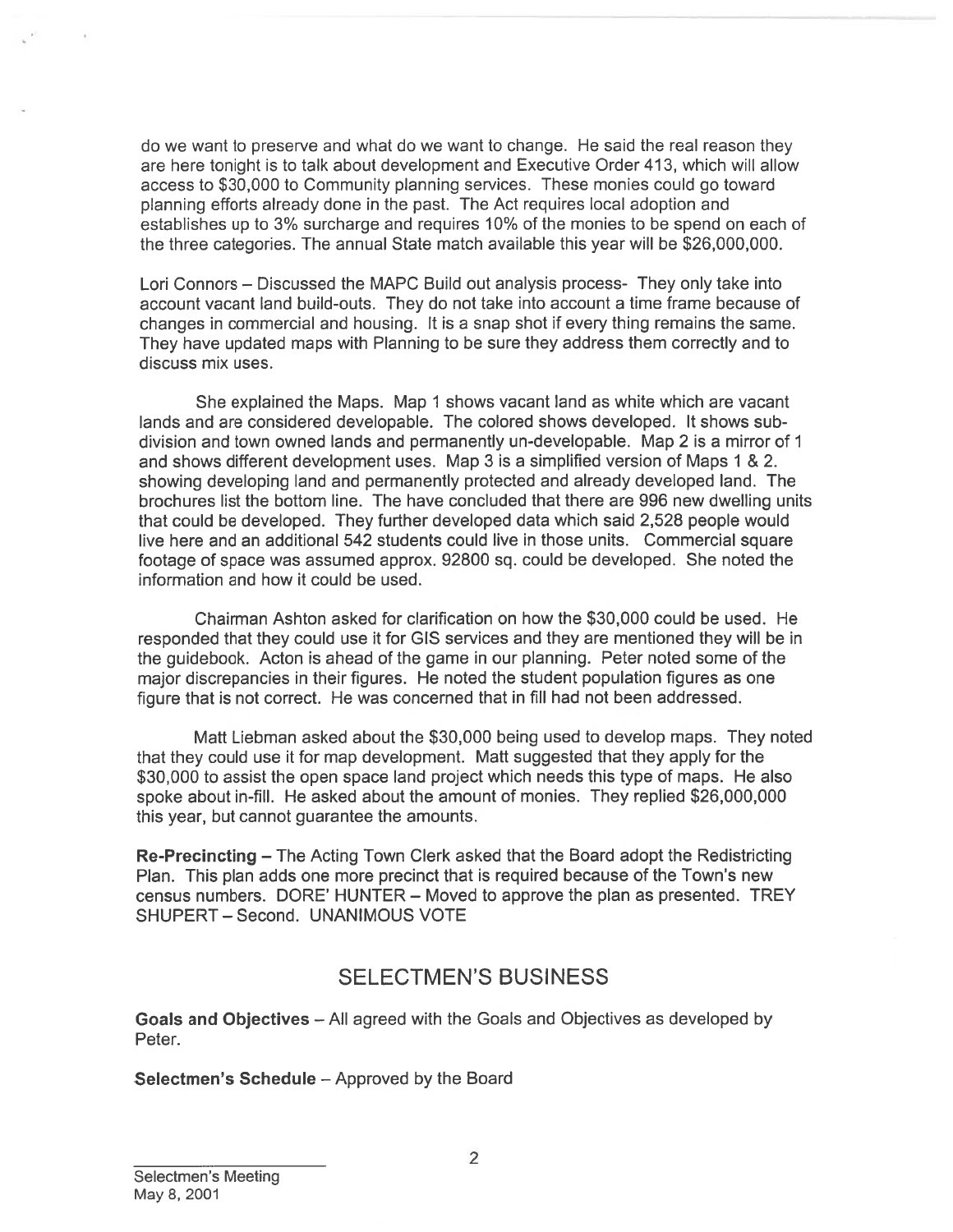Interim Sewer Bonds — John noted the vote that must be taken in the subject regard. DORE' HUNTER - Moved to adopt the Motion as written [this vote is attached to the end of these minutes] TREY SHUPERT - Second. UNANIMOUS VOTE. DORE' HUNTER - Moved that Walter is nominated to sign in the Clerk's absence. TREY SHUPERT — Second. UNANIMOUS VOTE.

Eagle Scout Court of Honor — Peter to attend.

Other Business: Peter will attend <sup>a</sup> meeting tomorrow regarding EDIC Home Rule Petition hearing.

Route 27 Corridor Study — Board comments are due before the end of May. They may want to have the consultant come in and answer questions. It was noted that the comments should come from the Board, not individual members. It was noted that the Board may want to have Garry and Roland attend this meeting as well as HDC.

Peter has been asked by school committee to send <sup>a</sup> letter about Ed reform need. Peter will draft <sup>a</sup> letter.

Peter noted that the Fire Chief's car is now not running well. Don explained they are trying to repair it first.

Trey spoke about <sup>a</sup> letter from Mill Corner to extend the pipe up to <sup>a</sup> point that would make it easier to connect into. He is in favor of getting 34 houses on line, however, he thinks it should be deferred to Don Ouelette.

Dore' asked to speak about the Public Safety Facilities Steering Committee — DORE' HUNTER — Moved to appoint the list of 5 additional residents. This will bring it up to <sup>a</sup> group of 13 TREY SHUPERT — Second. UNANIMOUS VOTE.

Jon Chinitz asked that he be appointed to the committee as <sup>a</sup> second FinCom member. This reques<sup>t</sup> was added to the original motion.

Dote' asked that task force for renovation and the 2N27 group be combined and ratified and to establish <sup>a</sup> financial taskforce, DORE' moved to authorize <sup>a</sup> financial task forces to be co-chaired by John Murray and Charlie Kadlec, and to set up <sup>a</sup> separate dispatch task force. Co-chaired by the two Chief's. And to rename the Fire response committee to Fire/EMS response taskiorce. TREY SHUPERT — Second. UNANIMOUS VOTE. Interim Sewer Bonds – John noted the vot<br>
Drifter HUNTER – Moved to adopt the Motion<br>
of these minutes/ TREY SHUPERT - Secore<br>
- Moved that Walter is nominated to sign in t<br>
Second. UNANIMOUS VOTE.<br>
Eagle Scout Court of Ho

Dote' appointed himself to the committee MBTA and would nominate himself to continue now that he is not the Chair. Trey Shupert Seconded this position.

Trey offered his recommendations on the Jenks Fund awards for this year. TREY SHUPERT — Moved to make the awards as listed. WALTER FOSTER — Second.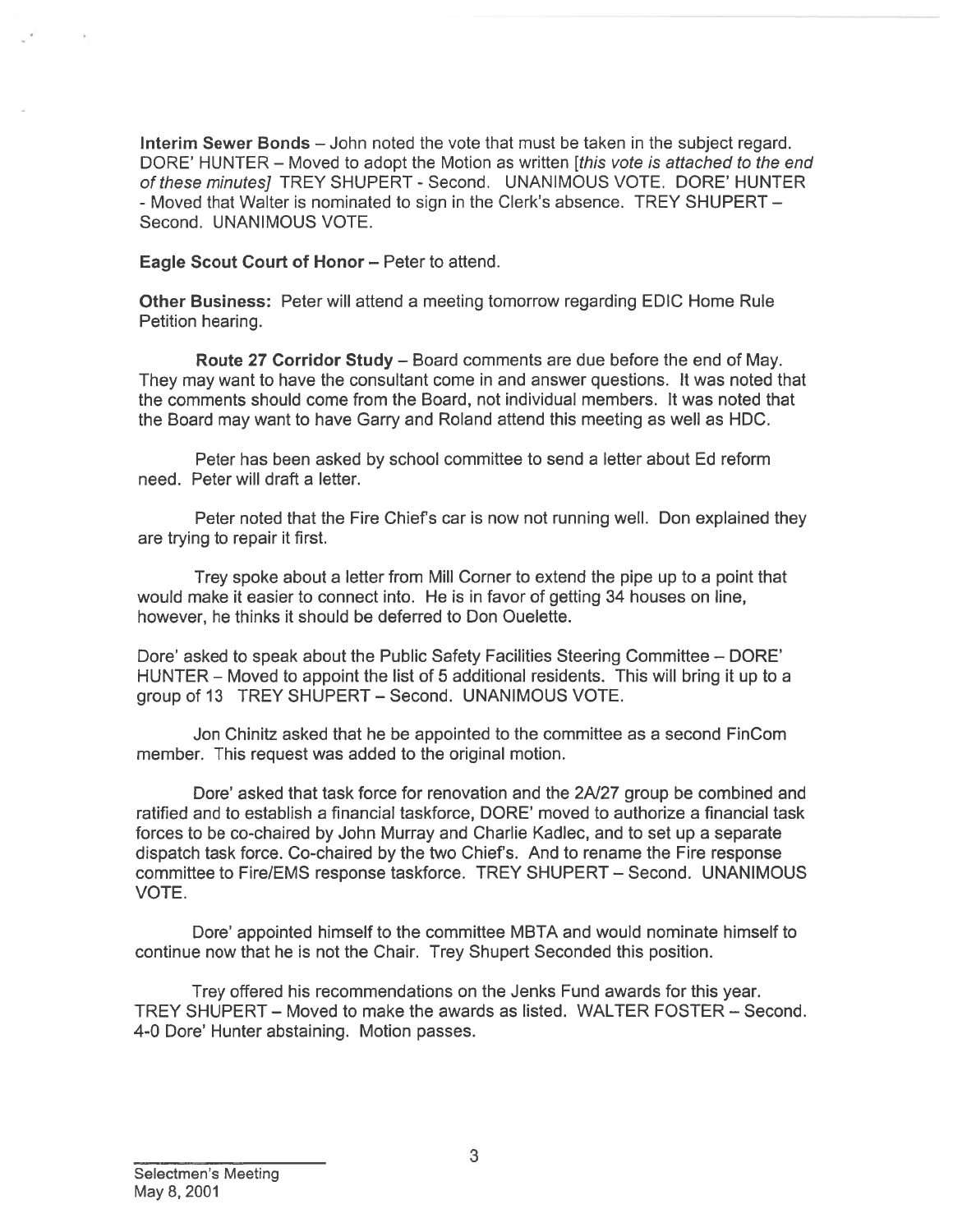# CONSENT AGENDA

TREY SHUPERT — MOVED to approve. DORE' HUNTER - Second. UNANIMOUS VOTE.

### TOWN MANAGER'S REPORT

Current Fiscal Year Budget Status Report — Don updated the Board on several issues in regard to the Town's Budget Status. Snow and Ice are over by \$250,000 and utilities \$60-70,000 at the end of the year. They also ran across <sup>a</sup> blip in NEWSC that will be handled in the budget which was an approximately \$350,000 issue. Police and Fire will be overdrawn in the 10s of thousands of dollars if they fill shifts. Health had a very good hazardous waste day and expec<sup>t</sup> to be over budget by \$25,000. They are looking at resources to cover the shortages and we need to shut down Highway and Municipal spending in order to handle the shortages. He thinks we can ge<sup>t</sup> by without having <sup>a</sup> deficit.

They will need funding for the PSFC and offered several items to resolve it. It was noted we could have <sup>a</sup> special town meeting to cover this before July 1. Use rollover funds from Highway of \$250,000. It was noted that we could be receiving some money from FEMA and we hope to ge<sup>t</sup> \$60,000. The additional lottery funds would flow to free cash or spen<sup>t</sup> before July 1.

Dore' felt we should have <sup>a</sup> Special Town meeting in June to ge<sup>t</sup> the money needed for the PSF.

The Board discussed the options available. Peter wanted to ge<sup>t</sup> <sup>a</sup> better idea from Dean on what <sup>a</sup> better number would be for conceptional and full design. He felt we could talk about potential town meeting dates. June 18<sup>th</sup> would appear to be on one date available and have the manager to reserve the auditorium for that date.

DORE' HUNTER — Moved that we endorse the Manager's suggestions to avoid spending and make every attempt to come out even at the end of the year. TREY SHUPERT — Second. UNANIMOUS VOTE.

## EXECUTIVE SESSION

WALTER FOSTER - Moved to go into executive session to discuss litigation strategy and labor negotiations to adjourn into the regular session to adjourn. TREY SHUPERT — Second. — Roll call taken all Ayes.

//  $m_t$ h *National Land* Clerk  $1 - 7 - 50$ 

 $M_{24}$   $M_{24}$   $M_{24}$ 

Christine Joyce

Selectmen's Meeting May 8, 2001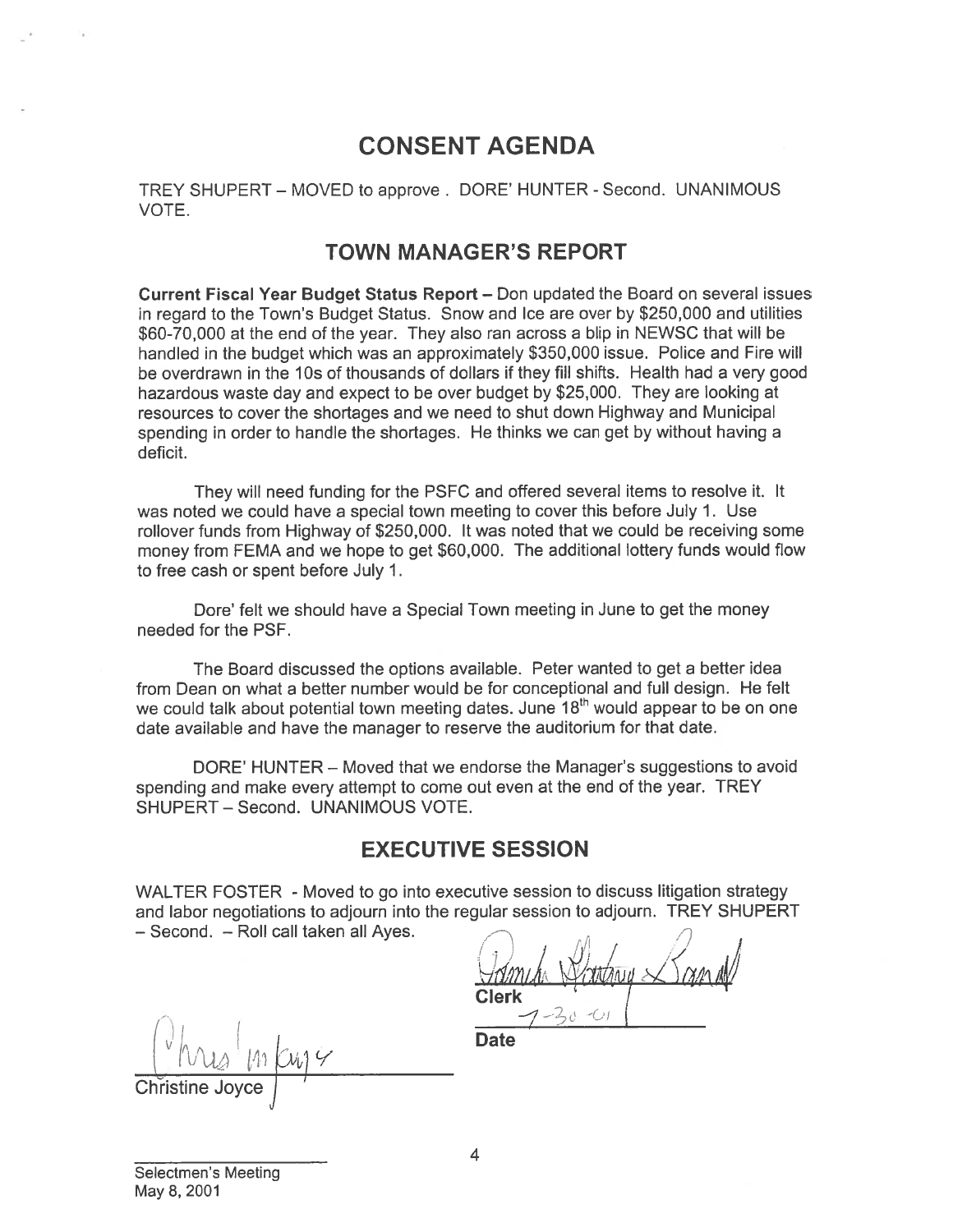I, the Clerk of the Board of Selectmen of the Town of Acton, Massachusetts, certify that at a meeting of the board held  $\mathcal{P}_{\text{max}}$   $\mathcal{B}$  2001, of which meeting all members of the board were duly notified and at which a quorum was present, the following vote was passed, all of which appears upon the official record of the board in my custody:

- VOTED: (1) That the Town shall issue <sup>a</sup> bond or bonds in an aggregate principal amount not to exceed \$12,795,804 (the "Bonds") pursuan<sup>t</sup> to Chapters 29C and 44 of the General Laws and votes of the Town passed April 9, <sup>1997</sup> (Article 18), October 5, 1998 (Article 3) and November 15, <sup>1999</sup> (Article 3), for construction of sewers and other water pollution control facilities (the "Project");
	- (2) That in anticipation of the issuance of the Bonds the Treasurer is authorized to issue an interim loan note or notes (the "Notes") from time to time in an aggregate principal amount not to exceed \$12,711,730;
	- (3) that each Bond or Note shall be issued as <sup>a</sup> single registered security, and sold to the Massachusetts Water Pollution Abatement Trust (the "Trust") at <sup>a</sup> price determined pursuan<sup>t</sup> to the Loan Agreement;
	- (4) that the Treasurer is authorized to determine the date, the form, the maximum interest rate and the principal maturities of each Bond and Note, and to execute <sup>a</sup> Loan Agreement or Agreements with the Trust with respect to the sale of the Bonds and Notes, such date, form and maturities. and the specific interest rate or rates of the Bonds and Notes to be approve<sup>d</sup> by <sup>a</sup> majority of the Board of Selectmen and the Treasurer and evidenced by their execution of the Bonds or Notes;
	- (5) that all action taken to date by the Town and its officers and agents to carry out the Project and its financing, including the execution of any loan commitment or agreemen<sup>t</sup> by the Treasurer, are hereby ratified, approve<sup>d</sup> and confirmed; and
	- (6) that the Treasurer and the other appropriate Town officials are each hereby authorized to take any and all actions necessary and convenient to carry out the provisions of this vote, including execution and delivery of the Loan Agreements and the Project Regulatory Agreements relating to the Project.

<sup>I</sup> further certify that the vote was adopted at <sup>a</sup> meeting open to the public, that no vote was taken by secret ballot, that notice stating the place, date and time of the meeting was filed with the Town Clerk and <sup>a</sup> copy thereof posted in the office of the Town Clerk or on the principal official bulletin board of the town at least <sup>48</sup> hours, including Saturdays but not Sundays and legal holidays, prior to the time of the meeting and remained so posted at the time of the meeting, that no deliberations or decision in connection with the sale of the Bonds or Notes were taken in executive session, and that the official record of the meeting was made